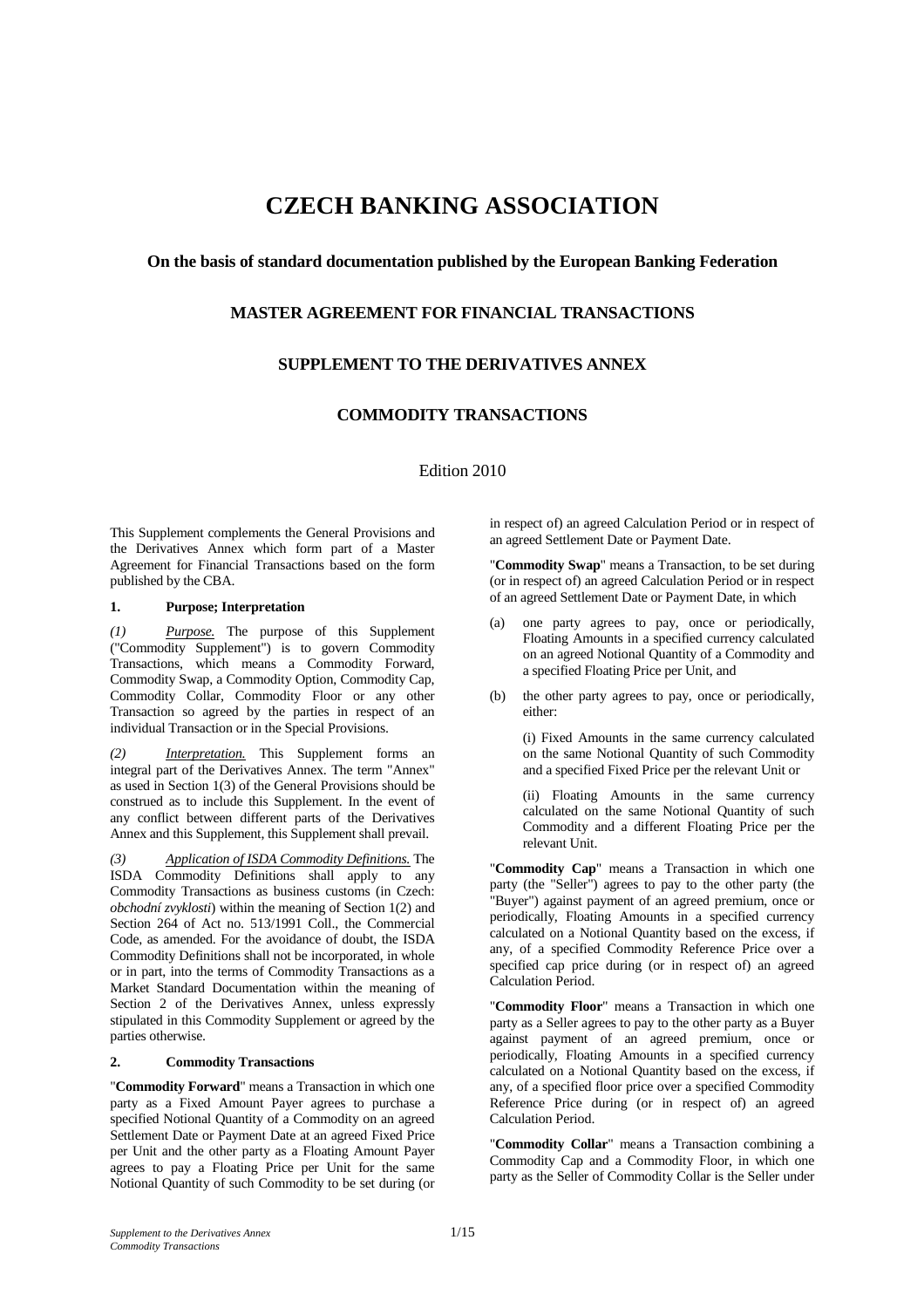a Commodity Cap and simultaneously the Buyer under a Commodity Floor and the other party as the Buyer of Commodity Collar is the Buyer under the Commodity Cap and simultaneously the Seller under the Commodity Floor.

"**Commodity Option**" means an Option Transaction concerning a Commodity in which the Seller grants to the Buyer (in consideration for a Premium payment) the right to cause Seller to pay Buyer the Cash Settlement Amount, if any, in respect of that Transaction on a Settlement Date or any other contingent right or rights specified in the Section 1(1) of Options Supplement or related Confirmation.

#### **3. Definitions**

#### *(1) General Definitions.*

"**Commodity**" means the commodity or goods specified in the relevant Commodity Reference Price or in a Confirmation. Unless expressly agreed otherwise, the specified Commodity has the meaning defined in the ISDA Commodity Definitions.

#### "**Commodity Business Day**" means:

- (a) in respect of a Transaction for which the Commodity Reference Price is a price announced or published by an Exchange, a day that is (or, but for the occurrence of a Market Disruption Event, would have been) a day on which that Exchange is open for trading during its regular trading session, notwithstanding any such Exchange closing prior to its scheduled closing time; and
- (b) in respect of a Transaction for which the Commodity Reference Price is not a price announced or published by an Exchange, a day in respect of which the relevant Price Source published (or, but for the occurrence of a Market Disruption Event, would have published) a price,

whereas the rules regarding Business Day convention set out in relation to Business Day in Section 3(6) of the General Provisions shall apply to Commodity Business Day similarly.

"**ISDA Commodity Definitions**" means the 2005 ISDA Commodity Definitions published by INTERNATIONAL SWAPS AND DERIVATIVES ASSOCIATION, INC., with its office at 360 Madison Avenue –  $16<sup>th</sup>$  Floor, New York, N.Y. 10017, the United States of America. The 2005 ISDA Commodity Definitions include the Exhibits to the 2005 ISDA Commodity Definitions and the Annex to the 2005 ISDA Commodity Definitions. Copies of the 2005 ISDA Commodity Definitions are available at www.isda.org.

"**Unit**" means, in respect of a Transaction, the unit of measure of the relevant Commodity, as specified in the relevant Commodity Reference Price or Confirmation.

## *(2) Definitions relating to parties.*

"**Fixed Amount Payer**" means, in respect of a Transaction, a party obligated to make payments from time to time in respect of the Transaction of amounts calculated by reference to a Fixed Price or to make one or more payments of a Fixed Amount.

"**Floating Amount Payer**" means, in respect of a Transaction, a party obligated to make payments from time to time in respect of the Transaction of amounts calculated by reference to a Commodity Reference Price or to make one or more payments of a Floating Amount.

## *(3) Definitions relating to Dates.*

"**Expiration Date**" means, in respect of a Commodity Option, the date specified as such in the related Confirmation (or, if such date is not a Commodity Business Day, the next following Commodity Business Day), unless there occurs a Market Disruption Event on such date, in which case the Expiration Date shall be the first succeeding Commodity Business Day, unless on each of the eight Commodity Business Days immediately following the original date, there occurs a Market Disruption Event. In that case, that eighth Commodity Business Day shall be deemed to be the Expiration Date, notwithstanding the fact that there is a Market Disruption Event. Notwithstanding the foregoing, if a Commodity Option is exercised on a Commodity Business Day, that would have been an Expiration Date but for the occurrence of a Market Disruption Event, such Commodity Business Day shall be deemed to be the Expiration Date for the purpose of determining whether an Exercise Date has occurred during the Exercise Period.

"**Settlement Date**" or "**Payment Date**" means, subject to adjustments in accordance with Section 3(6) of the General Provisions, each date specified as such or otherwise predetermined in the relevant Confirmation.

## *(4) Definitions relating to Payments.*

"**Calculation Period**" means, in respect of a Transaction and a party, each period from and including the first date specified as being included in that Calculation Period to and including the last date specified as being included in that Calculation Period (without reference to any Effective Date, Termination Date or Business Day convention according to Section 3(6) of the General Provisions, unless otherwise specified by the parties in the related Confirmation). Unless otherwise provided for a Transaction or a party, where the Fixed Amount or Floating Amount is calculated by reference to a Calculation Period, the Fixed Amount or Floating Amount applicable to a Settlement Date or Payment Date will be the Fixed Amount or Floating Amount calculated with reference to the Calculation Period ending closest in time to that Settlement Date or Payment Date.

"**Fixed Amount**" means, in respect of a Transaction and a Fixed Amount Payer, an amount that, subject to any other applicable provisions, is payable by that Fixed Amount Payer on an applicable Settlement Date or Payment Date and is specified in a Confirmation or is determined as provided in Section 3(5) of this Commodity Supplement or as provided in a Confirmation.

"**Floating Amount**" means, in respect of a Transaction, an amount that, subject to any other applicable provisions, is payable on an applicable Settlement Date or Payment Date and is determined by reference to a Commodity Reference Price as provided in Section 3(6) of this Commodity Supplement or pursuant to a method specified in a Confirmation.

"**Notional Quantity**" or "**Notional Quantity per Calculation Period**" means, in respect of a party, a Transaction or, if applicable, any Calculation Period for a Transaction, the quantity, expressed in Units, specified as such for that party, that Transaction or that Calculation Period.

"**Total Notional Quantity**" means, in respect of a Transaction or a party, the sum of the Notional Quantities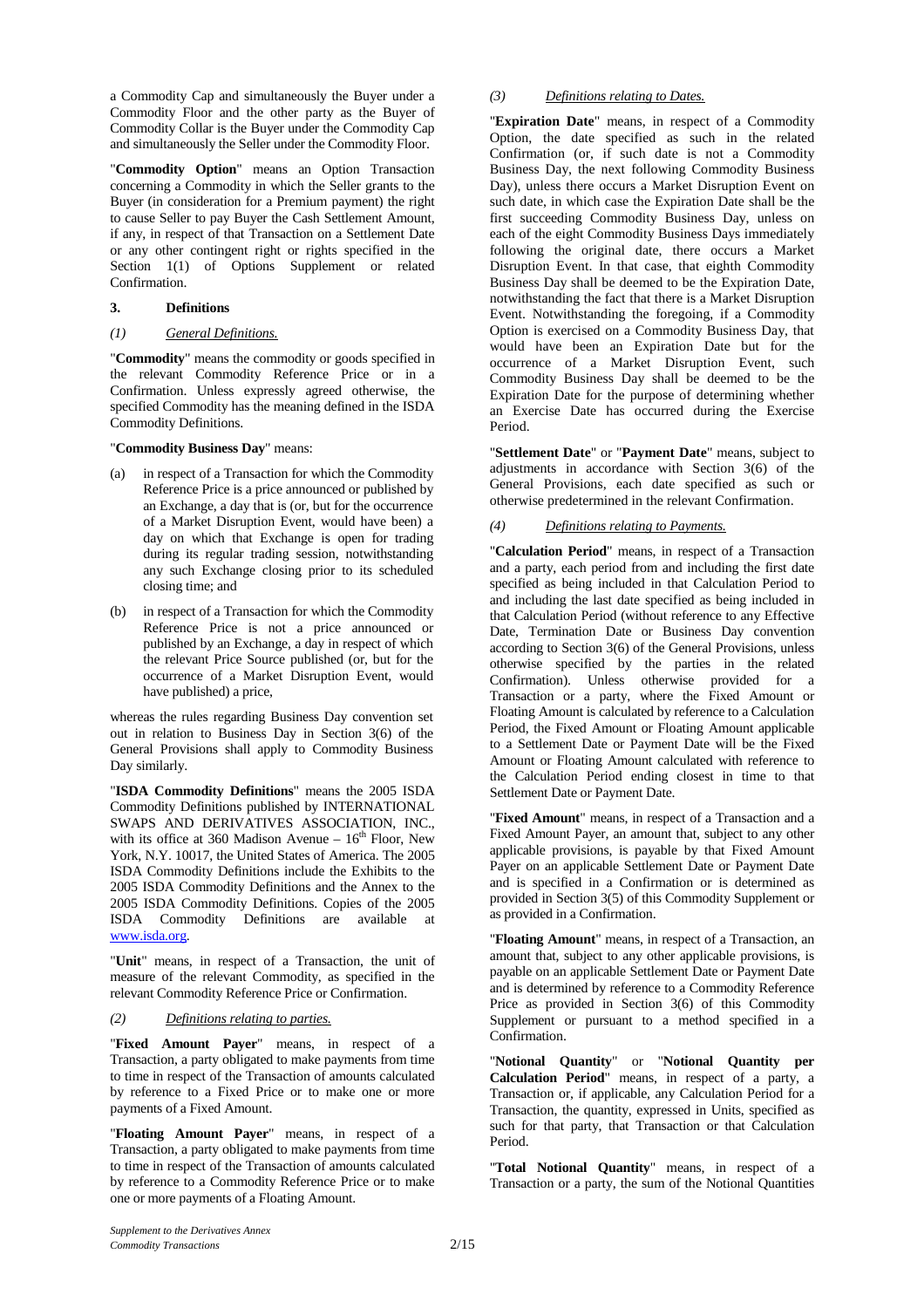per Calculation Period for all the Calculation Periods in respect of that Transaction or that party.

#### *(5) Definitions relating to Fixed Amounts.*

*Calculation of a Fixed Amount*. The "Fixed Amount" payable by a party on a Settlement Date or Payment Date will be:

- (a) if an amount is specified for the Transaction as the Fixed Amount payable by that party for that Settlement Date or Payment Date, such amount, or if a method of determining the Fixed Amount by that party for that Settlement Date or Payment Date is specified for the Transaction, then the amount determined by such method; or
- (b) if that party is a Fixed Amount Payer and an amount or method is not specified for the Transaction as the Fixed Amount payable by that party for that Settlement Date or Payment Date, an amount calculated on a formula basis for that Settlement Date or Payment Date as follows:

Fixed Amount <sup>=</sup> Notional Quantity per <br>Calculation Period x Fixed Price

"**Fixed Price**" means, for purposes of the calculation of a Fixed Amount payable by a party on the Settlement Date or Payment Date, a price, expressed as a price per relevant Unit, equal to the price specified as such for the Transaction or that party.

#### *(6) Definitions relating to Floating Amounts.*

*Calculation of a Floating Amount*. The "Floating Amount" payable on a Settlement Date or Payment Date will be an amount calculated on a formula basis for that Settlement Date or Payment Date as follows:

| Floating | Notional Quantity per     |   | Floating |
|----------|---------------------------|---|----------|
| Amount   | <b>Calculation Period</b> | л | Price    |

"**Floating Price**" means, in respect of any Settlement Date or Payment Date, a price, expressed as a price per relevant Unit, for the related Calculation Period equal to:

- (i) if the Confirmation (or the agreement between the parties governing the Transaction) specifies a cap price or a floor price:
	- (A) if a cap price is specified, the excess, if any, of a price determined pursuant to subparagraph (ii) below over the cap price so specified; or
	- (B) if a floor price is specified, the excess, if any, of the floor price so specified over a price determined pursuant to subparagraph (ii) below; and
- (ii) in all other cases and for purposes of subparagraphs  $(i)(A)$  and  $(i)(B)$  above:
	- (A) if a price is specified for the Transaction or that party to be the Floating Price applicable to the Calculation Period, the Floating Price so specified;
	- (B) if only one Pricing Date is established for the Transaction or that party during (or in respect of) the Calculation Period or in respect of the Settlement Date or Payment Date, the Relevant Price for that Pricing Date; or

(C) if more than one Pricing Date is established for the Transaction or that party during (or in respect of) the Calculation Period or in respect of the Settlement Date or Payment Date, the unweighted arithmetic mean (or such other method of averaging as is specified (the "**Method of Averaging**") of the Relevant Price for each of those Pricing Dates.

"**Pricing Date**" means each date specified as such for the Transaction, which date is a day in respect of which a Relevant Price is to be determined for purposes of determining the Floating Price. Unless otherwise provided, the Pricing Date will be in respect of: (i) a European Option, the Expiration Date; (ii) an American Option, the Exercise Date; (iii) an Asian Option, each Commodity Business Day during the Calculation Period; and (iv) a Bermuda Option; the Scheduled Exercise Dates and the Expiration Date (in each case subject to adjustments in accordance with Section 3(6) of the General Provisions. The foregoing notwithstanding, with respect to any Transaction that reference two or more Commodity Reference Prices and as to which "Common Pricing" has been selected as applicable in the Confirmation, no date will be a Pricing Date unless such date is a day on which all referenced Commodity Reference Prices (for which such date would otherwise be a Pricing Date) are scheduled to be published or announced, as determined on the Trade Date of the Transaction as of the time of execution of the **Transaction** 

"**Relevant Price**" means, for any Pricing Date, the price, expressed as a price per Unit, determined with respect to that day for the specified Commodity Reference Price.

#### *(7) Definitions relating to Commodity Prices.*

"**Commodity Reference Price**", in respect of a Transaction (other than a transaction the documentation of which does not use the terms "Commodity Reference Price", "Relevant Price" or any of the prices defined in Sub-Annex A of the Annex to the ISDA Commodity Definitions), has the meanings set forth in Section 7.2(c)(iv) of Sub-Annex A of the Annex to the ISDA Commodity Definitions. The parties acknowledge that the Annex to the ISDA Commodity Definitions may be amended from time to time by INTERNATIONAL SWAPS AND DERIVATIVES ASSOCIATION, INC. Unless otherwise specified in a Confirmation, the parties will be deemed to have agreed in respect to any Transactions (other than Transactions the documentation of which does not use the terms "Commodity Reference Price", "Relevant Price" or any of the prices defined in Sub-Annex A of the Annex to the ISDA Commodity Definitions), in accordance with Section 269(3) of Act no. 513/1991 Coll., the Commercial Code, as amended, that Section  $7.2(c)(iv)$  of Sub-Annex A of the Annex to the ISDA Commodity Definitions refers to Sub-Annex A of the Annex to the ISDA Commodity Definitions as amended by INTERNATIONAL SWAPS AND DERIVATIVES ASSOCIATION, INC. through the Trade Date of a Transaction.

"**Price Source**" means, in respect of a Transaction, the publication (or such other origin of reference, including an Exchange) containing (or reporting) the Specified Price (or prices from which the Specified Price is calculated) specified in the relevant Commodity Reference Price or Confirmation.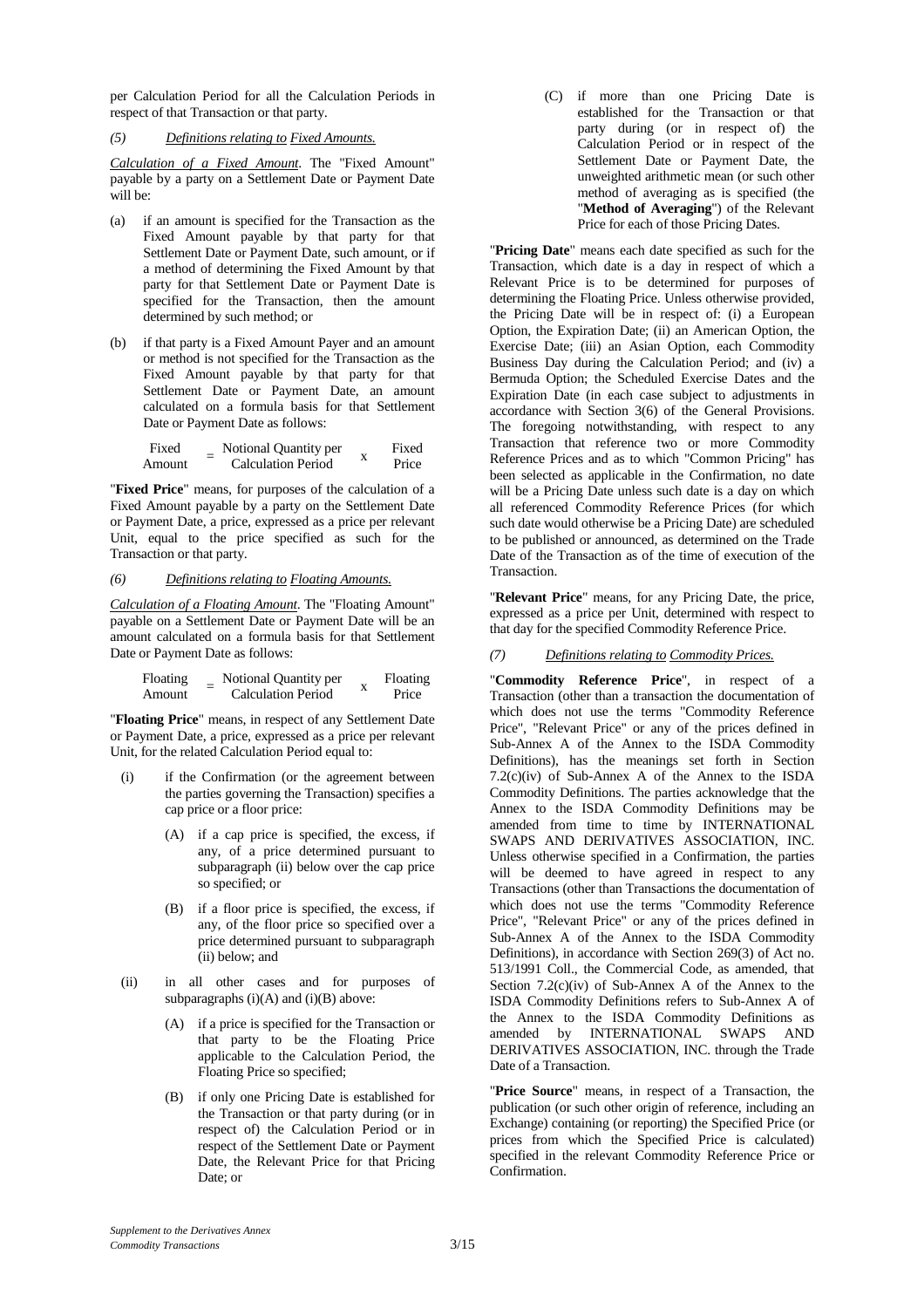"**Specified Price**" means, in respect of a Transaction and a Commodity Reference Price, any of the following prices (which must be a price reported in or by, or capable of being determined from information reported in or by, the relevant Price Source), as specified in the relevant Confirmation (and, if applicable, as of the time so specified): (A) the high price;  $(B)$  the low price;  $(C)$  the average of the high price and the low price; (D) the closing price; (E) the opening price; (F) the bid price; (G) the asked price; (H) the average of the bid price and the asked price;  $(I)$  the settlement price;  $(I)$  the official settlement price;  $(K)$ the official price;  $(L)$  the morning fixing;  $(M)$  the afternoon fixing (N) the spot price; or (O) any other price specified in the relevant Confirmation.

*Correction of Published Prices.* For purposes of determining the Relevant Price for any day, in the event that a price announced, displayed or published by the relevant Price Source and used by the Calculation Agent for determining a Relevant Price is subsequently corrected and the correction is published or announced within thirty calendar days after the original publication or announcement, the Calculation Agent shall notify the other party or, as the case may be, each party of (i) that correction and (ii) the amount (if any) that is payable as a result of that correction.

#### **4. Deliveries and Payments**

*(1) Commodity Forward and Commodity Swap.* On each agreed Settlement Date or Payment Date for the payment of a Floating Amount, the Floating Amount Payer shall pay the Floating Amount and on each Settlement Date or Payment Date for the payment of a Fixed Amount, the Fixed Amount Payer shall pay the Fixed Amount. The payment calculation shall be based on the Notional Quantity of the Commodity and shall be settled based on the difference between the agreed Fixed Amount and the Floating Amount in accordance with Section 3(4) of the General Provisions.

*(2) Commodity Cap, Commodity Floor and Commodity Collar.* On each agreed Settlement Date or Payment Date for the payment of a premium, the Buyer shall pay to the Seller the agreed premium, whereby on each agreed Settlement Date or Payment Date for the payment of a Floating Amount, the Seller shall pay to the Buyer the Floating Amount, if any.

*(3) Commodity Option.* The Buyer shall pay to the Seller the Premium on the dates determined in accordance with Section 3 of the Options Supplement. If the Commodity Option is exercised or deemed to be exercised, the Seller shall pay to the Buyer the Cash Settlement Amount, if such amount is a positive number, on the Settlement Date or Payment Date agreed as such between the parties or, failing such agreement, two Business Days following the Valuation Date.

*(4) Cash Settlement Amount.* Unless the parties otherwise specify, the "**Cash Settlement Amount**" in respect of a Commodity Option payable by a party on a Settlement Date will be:

(a) in respect of an Option Transaction other than an Option Transaction according to Section 1(1)(c) of the Options Supplement, an amount, if any, calculated on a formula basis for that Settlement Date as follows:

| Cash       | Notional        |   | <b>Strike Price</b> |
|------------|-----------------|---|---------------------|
| Settlement |                 | x |                     |
|            | <b>Quantity</b> |   | Differential        |
| Amount     |                 |   |                     |

(b) in respect of an Option Transaction according to Section  $1(1)(c)$  of the Options Supplement, an amount in respect of an Underlying Transaction, if any, determined by a method specified in or pursuant to the relevant agreement or Confirmation.

*(5) Strike Price Differential.* "**Strike Price Differential**" means a price expressed as a price per Unit, equal to (i) if the Transaction is a Put, the excess, if a positive number, of (A) the Strike Price over (B) the Floating Price and (ii) if the Transaction is a Call, the excess, if a positive number, of (A) the Floating Price over (B) the Strike Price.

#### **5. Market Disruption Events and Disruption Fallbacks**

*(1) Applicability of Market Disruption Events.* A Market Disruption Event or an Additional Market Disruption Event is applicable to a Transaction if it is specified in the relevant agreement or Confirmation or if, pursuant to Section 5(3) of this Commodity Supplement, it is deemed to have been specified for that Transaction.

"**Market Disruption Event**" or "**Additional Market Disruption Event**" means an event that, if applicable to a Transaction, would give rise, in accordance with an applicable Disruption Fallback, to an alternative basis for determining the Relevant Price in respect of a specified Commodity Reference Price or the termination of the Transaction were the event to occur or exist on a day that is a Pricing Date for that Transaction (or, if different, the day on which prices for that Pricing Date would, in the ordinary course, be published or announced by the Price Source).

*(2) Types of Market Disruption Events.* For purposes of specifying that it is applicable to a Transaction (by using it in conjunction with the term "Market Disruption Event" or "Additional Market Disruption Event") and for purposes of Section 5(3) of this Commodity Supplement, each of following is a Market Disruption Event or Additional Market Disruption Event, as the case may be, with a meaning of each such event defined in Section 7.4(c) of the ISDA Commodity Definitions:

- (i) "Price Source Disruption";
- (ii) "Trading Disruption";
- (iii) "Disappearance of Commodity Reference Price";
- (iv) "Material Change in Formula";
- (v) "Material Change in Content";
- (vi) "Tax Disruption".

The parties may specify in the relevant agreement or Confirmation other Market Disruption Events or Additional Market Disruption Events that they agree will apply to a Transaction. Such an event should only be characterised as an Additional Market Disruption Event if it is intended that it will apply to the Transaction in addition to the events deemed to have been specified pursuant to Section 5(3)(i) of this Commodity Supplement. The term "Not Applicable" when specified in conjunction with the term "Market Disruption Event" means that the calculation of a Relevant Price will not be adjusted as a result of any Market Disruption Event (in which case there would also be no cause to specify any Additional Market Disruption Event).

 $\sim$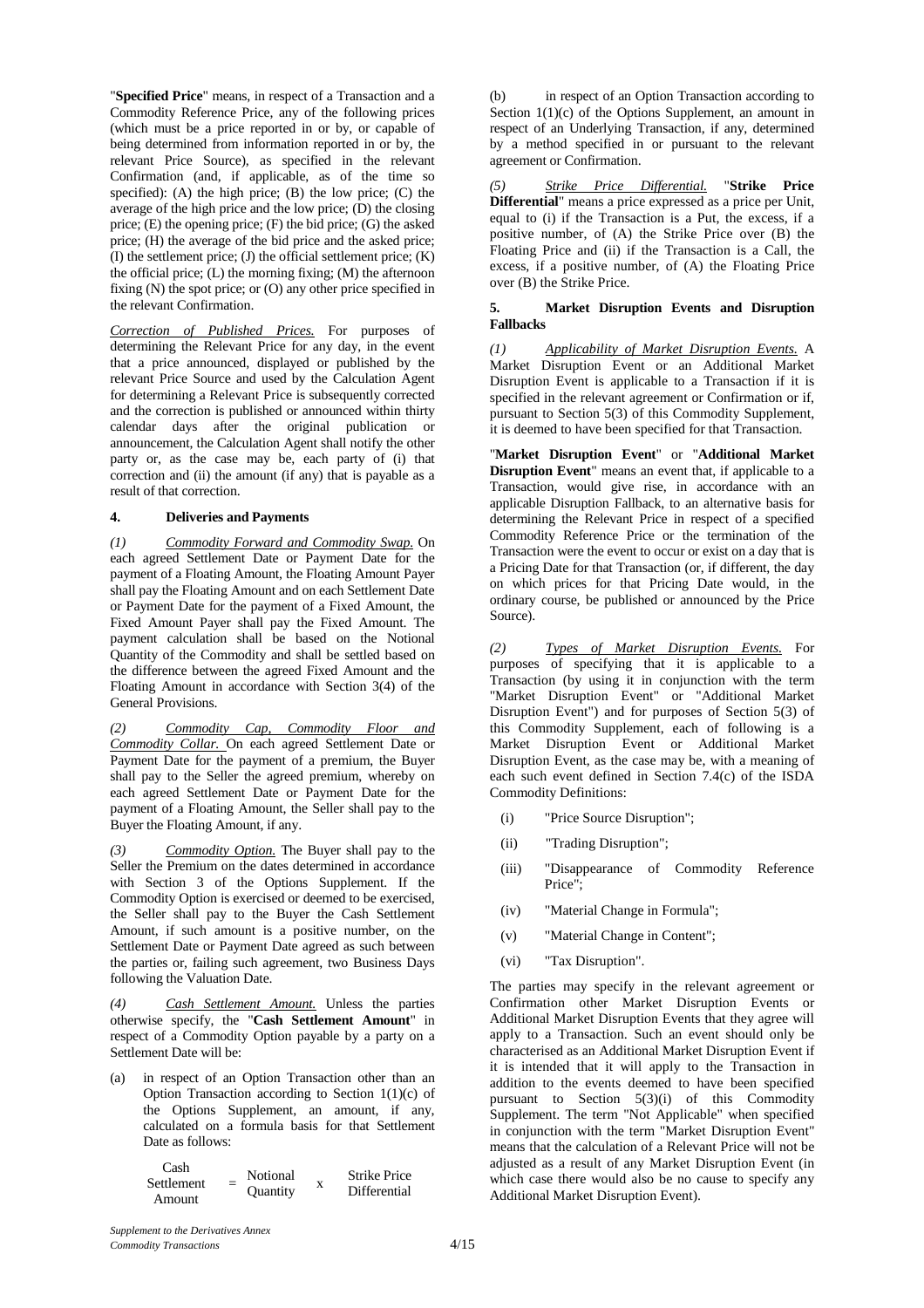*(3) Certain other Rules relating to Market Disruption Events.* Unless the parties otherwise provide in the relevant agreement or Confirmation:

- (i) if the parties do not specify any Market Disruption Event (however entitled) in the relevant agreement or Confirmation, the following Market Disruption Events will be deemed to have been specified for a Transaction: (A) "Price Source Disruption"; (B) Trading Disruption"; (C) "Disappearance of Commodity Reference Price"; (D) "Material Change in Formula"; and (E) "Material Change in content"; provided, however, that the parties may designate in the agreement or Confirmation those Commodities for which Material Change in Formula or Material Change in Content does not apply;
- (ii) if one or more Market Disruption Events are specified in the relevant agreement or Confirmation, then only the Market Disruption Events specified will apply to the Transaction;
- (iii) if one or more Additional Market Disruption Events are specified in the relevant agreement or Confirmation, then each such Additional Market Disruption Event together with Market Disruption Events deemed to have been specified pursuant to Section 5(3)(i) or Section 5(3)(ii) of this Commodity Supplement, will apply to the Transaction; and
- (iv) if an event would constitute both (A) a Market Disruption Event or an Additional Market Disruption Event and (B) a Change of Circumstance, such event will be deemed a Market Disruption Event or an Additional Market Disruption Event, as applicable (subject, however, to any specifically contrary or limiting provisions of the Master Agreement).

*(4) Role of Disruption Fallback.* If the Calculation Agent, after consultation with the other party, determined in good faith that a Market Disruption Event or an Additional Market Disruption Event applicable to a Transaction has occurred or exists in respect of that Transaction on a day that is a Pricing Day for that Transaction (or, if different, the day on which prices for that Pricing Date would, in the ordinary course, be published or announced by the Price Source), the Relevant Price for that Pricing Date will be determined in accordance with the first applicable Disruption Fallback (applied in accordance with its terms) that provides the parties with a Relevant Price or, if there is no such Relevant Price, the first applicable Disruption Fallback that provides for the termination of the Transaction.

*(5) Applicability of Disruption Fallbacks.* A Disruption Fallback is applicable to a Transaction if it is specified in the relevant agreement or Confirmation or if, pursuant to Section 5(7) of this Commodity Supplement, it is deemed to have been specified for that Transaction.

"**Disruption Fallback**" means a source or method that, if applicable to a Transaction, may give rise to an alternative basis for determining the Relevant Price in respect of a specified Commodity Reference Price or the termination of the Transaction when a Market Disruption Event or an Additional Market Disruption Event occurs or exists on a day that is a Pricing Date for that Transaction (or, if different the day on which prices for

that Pricing Date would, in the ordinary course, be published or announced by the Price Source); provided, however, that the Disruption Fallback is not applicable to any Expiration Date.

*(6) Types of Disruption Fallbacks.* For purpose of specifying that it is applicable to a Transaction (by using it in conjunction with the term "Disruption Fallback") and for purposes of Section 5(7) of this Commodity Supplement, each of the following is a Disruption Fallback with a meaning of each such event defined in Section 7.5(c) of the ISDA Commodity Definitions:

- (i) "Fallback Reference Dealers";
- (ii) "Fallback Reference Price";
- (iii) "Negotiated Fallback";
- (iv) "No Fault Termination";
- (v) "Postponement";
- (vi) "Calculation Agent Determination";
- (vii) "Delayed Publication or Announcement".

The parties may specify in the relevant agreement or Confirmation other Disruption Fallbacks that they agree will apply to a Transaction.

"**Maximum Days of Disruption**" means, in respect of Transaction, the number of Commodity Business Days specified as such in the relevant agreement or Confirmation and, if no such number is so specified, five Commodity Business Days.

*(7) Certain other Rules relating to Disruption Fallbacks.* Unless the parties otherwise provide in the relevant agreement or Confirmation:

- (i) if the parties do not specify any Disruption Fallback (however entitled) in the relevant agreement or Confirmation, the following Disruption Fallbacks will be deemed to have been specified (in the following order) for a Transaction: (A) "Fallback Reference Price" (if the parties have specified an alternate Commodity Reference Price); (B) "Delayed Publication or Announcement" and "Postponement" (each to operate concurrently with the other and each subject to two Commodity Business Days as the applicable Maximum Days of Disruption; provided, however, that the price determined by Postponement shall be the Relevant Price only if Delayed Publication or Announcement does not yield a Relevant Price within the Maximum Days of Disruption); (C) "Fallback Reference Dealers" (to be deemed to have expired without producing the Relevant Price, if an adequate number of quotations are not provided within three Business Days after "Negotiated Fallback" ceases its concurrent operation pursuant to subparagraph (iii)(B) below); and (D) "No Fault Termination";
- (ii) if Section 5(7)(i) of this Commodity Supplement applies, "Negotiated Fallback" will be deemed to have been specified for a Transaction to operate concurrently with both "Delayed Publication or Announcement" and "Postponement"; provided, however, that (A) if a Relevant Price is determined through either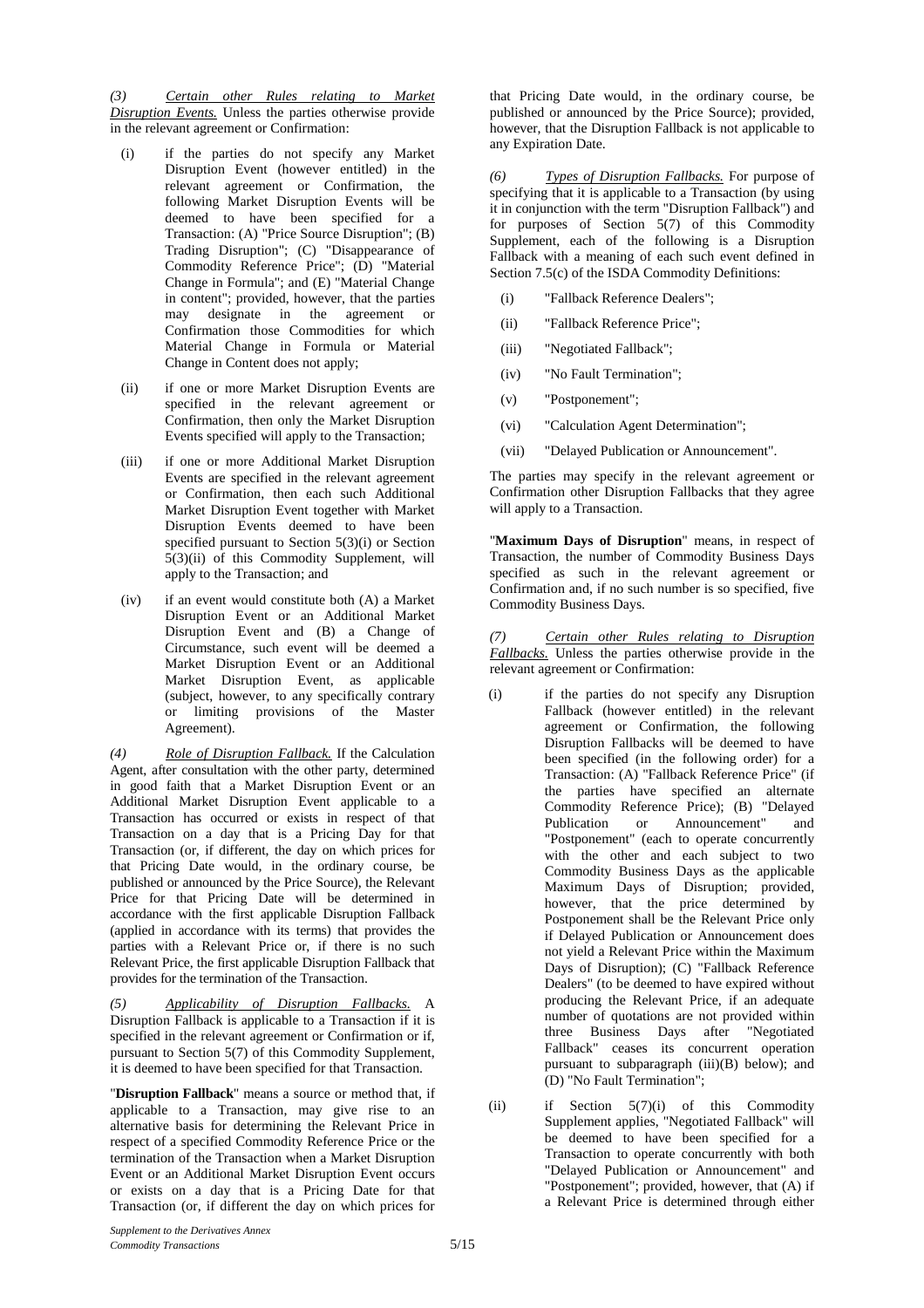"Delayed Publication or Announcement" or "Postponement" before the parties agree on a Relevant Price (or a method for determining a Relevant Price) by negotiation, then the Relevant Price determined through "Delayed<br>Publication or Announcement" or Publication or Announcement" or "Postponement" shall apply and "Negotiated Fallback" shall cease to operate as a Disruption Fallback; and, further provided, that (B) if a Relevant Price (or method for determining a Relevant Price) has not been determined or agreed on by the conclusion of the first Business Day following the expiry of the Maximum Days of Disruption applicable pursuant to Section  $5(7)(i)(B)$  of this Commodity Supplement, then "Negotiated Fallback" shall cease to operate as a Disruption Fallback and the next applicable Disruption Fallback shall apply to the Transaction; and

(iii) if one or more Disruption Fallbacks are specified in the relevant agreement or Confirmation, then only the Disruption Fallbacks specified will apply to the Transaction (in the order so specified); provided that if either or both "Postponement" or "Delayed Publication and Announcement" is or are specified and "Negotiated Fallback" is neither specified nor expressly deselected, then "Negotiated Fallback" will be de deemed to have been specified for a Transaction, to operate concurrently with "Delayed Publication or Announcement" and "Postponement" (to the extent either or both is or are specified and whether specified to operate separately or simultaneously); further provided, however, that (A) if a Relevant Price is determined through either "Delayed Publication or Announcement" or "Postponement" before the parties agree on a Relevant Price (or a method for determining a Relevant Price) by negotiation, then the Relevant Price determined<br>through "Delayed Publication or Publication or Announcement" or "Postponement" shall apply and "Negotiated Fallback" shall cease to operate as a Disruption Fallback; or (B) if a Relevant Price (or method for determining a Relevant Price) has not been determined or agreed on by the conclusion of the first Business Day following the expiry of the Maximum Days of Disruption applicable to "Postponement" or "Delayed Publication and Announcement", as relevant, or both, of specified to operate simultaneously or serially, then "Negotiated Fallback" shall cease its concurrent operation with the expired Disruption Fallback or Disruption Fallbacks and the next applicable Disruption Fallback shall apply to the Transaction.

*(8) Role of "No Fault Termination".* If a Market Disruption Event or an Additional Market Disruption Event occurs or exists on a day that would otherwise be a Pricing Date for the Transaction (or, if different, the day on which prices for that Pricing Date would, in the ordinary course, be published or announced by the Price Source) and none of the applicable Disruption Fallbacks provides the parties with a Relevant Price, the Transaction will terminate in accordance with "No Fault Termination".

#### **6. Rounding**

For purposes of any calculations of currency amount referred to in this Commodity Supplement (unless otherwise specified), in respect of a Transaction, all Fixed Amounts, Floating Amounts and Cash Settlement Amounts resulting from such calculations will be rounded to the nearest unit of such currency (with halves being rounded up); provided that this Section 6 will apply to Fixed Amounts, Floating Amounts and Cash Settlement Amounts only. For these purposes, "unit" means the lowest amount of such currency which is available as legal tender in the country of such currency.

#### **7. Provisions applicable to Option Transactions**

Unless otherwise defined in this Commodity Supplement, any term relating to Option Transactions is to be construed in accordance with the applicable Options Supplement published by the CBA, taking into account that only Option Transactions to which "Cash Settlement" applies are to be executed according to this Commodity Supplement, unless the parties agree otherwise.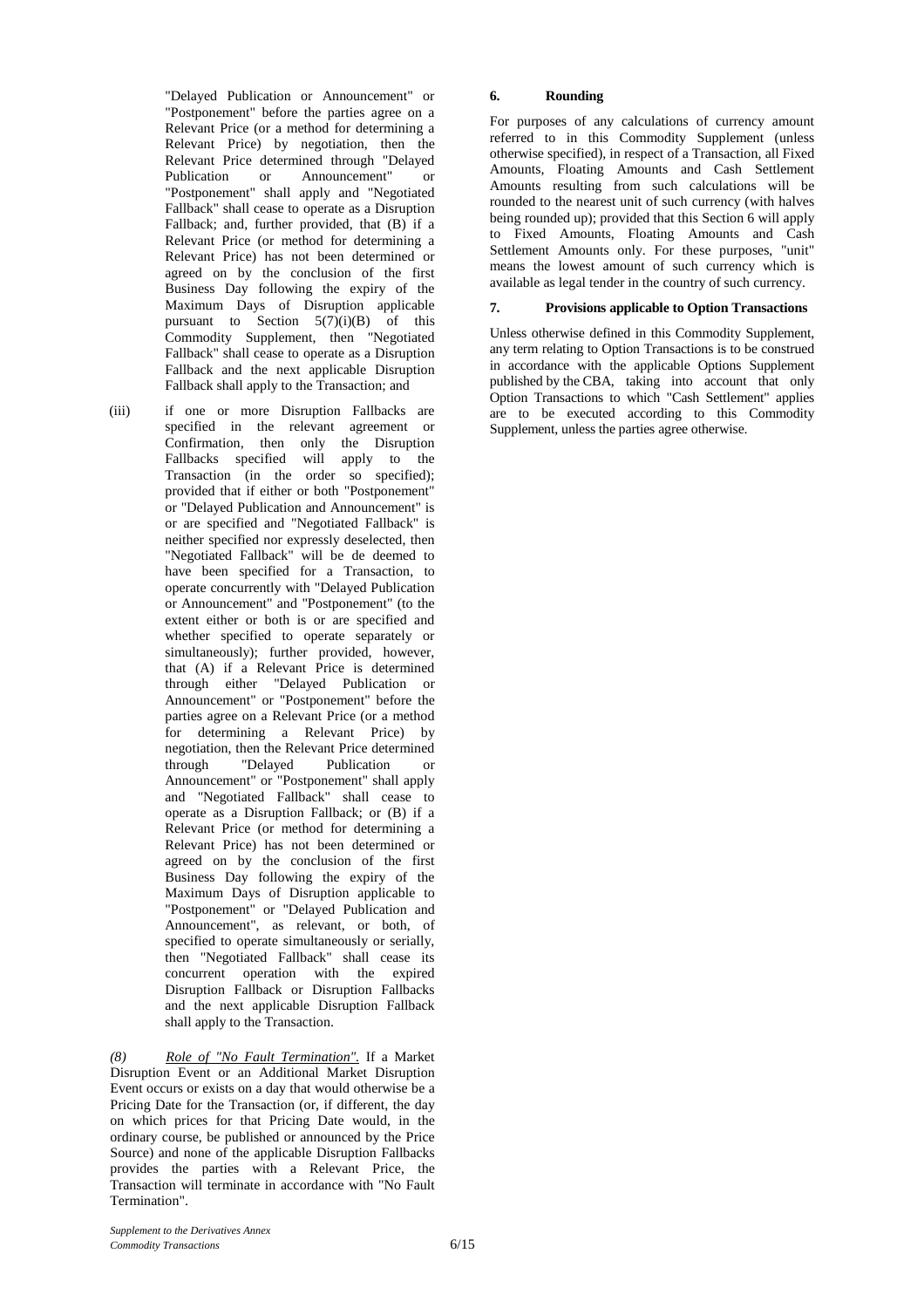#### **Suggested Form of Confirmation of a Commodity Forward**

To: From: Date:

We refer to our telephone conversation and hereby confirm our agreement to enter into a Commodity Forward Transaction [which shall be subject to the CBA Master Agreement for Financial Transactions between us, dated ….. (the "Agreement"). Terms defined in the Agreement have the same meaning in this Confirmation]. The terms of the Transaction are as follows:

| <b>General Terms:</b>                         |                                                |                                                                                                                                                                                                                    |
|-----------------------------------------------|------------------------------------------------|--------------------------------------------------------------------------------------------------------------------------------------------------------------------------------------------------------------------|
| Reference Number:                             |                                                | Ū                                                                                                                                                                                                                  |
| Trade Date:                                   |                                                | $\begin{bmatrix} 1 \end{bmatrix}$                                                                                                                                                                                  |
| <b>Effective Date:</b>                        |                                                | $[] \centering \includegraphics[width=0.47\textwidth]{images/TrDiM-Architecture.png} \caption{The 3D (top) and 4D (bottom) are shown in the left and right.} \label{TrDiM-Architecture}$                           |
| <b>Termination Date:</b>                      |                                                | $[] \centering \includegraphics[width=0.47\textwidth]{images/TrDiM-Architecture.png} \caption{The 3D (top) and 4D (bottom) are shown in the left and right.} \label{TrDiM-Architecture}$                           |
|                                               | Party A [Company name, ID, registered office]: |                                                                                                                                                                                                                    |
|                                               | Party B [Company name, ID, registered office]: |                                                                                                                                                                                                                    |
| Commodity:                                    |                                                | $[A/B]$ <sup>1</sup>                                                                                                                                                                                               |
| [Total Notional Quantity:                     |                                                | [Amount in numerals] [Units of Commodity]]                                                                                                                                                                         |
| [Notional Quantity per<br>Calculation Period: |                                                | [Amount in numerals] [Units of Commodity]] <sup>2</sup>                                                                                                                                                            |
| [Calculation Period(s):                       |                                                | $\begin{bmatrix} 1 \\ 2 \end{bmatrix}$                                                                                                                                                                             |
| [Settlement] [Payment] Date(s):               |                                                | [J], subject to adjustment in accordance with the [Following/Modified Following/Preceding] Commodity Busi                                                                                                          |
| <b>Fixed Amount Details:</b>                  |                                                |                                                                                                                                                                                                                    |
| Fixed Amount Payer:                           |                                                | Party [A/B]                                                                                                                                                                                                        |
| Fixed Price:                                  |                                                | [currency][amount in numerals][per Units of Commodity]                                                                                                                                                             |
| <b>Floating Amount Details:</b>               |                                                |                                                                                                                                                                                                                    |
| Floating Amount Payer:                        |                                                | Party [B/A]                                                                                                                                                                                                        |
| [Floating Price:                              |                                                | $[]$                                                                                                                                                                                                               |
| <b>Commodity Reference Price:</b>             |                                                | $\prod^4$                                                                                                                                                                                                          |
| [Unit:                                        |                                                | $[] \centering \includegraphics[width=0.47\textwidth]{images/TrDiM-Architecture.png} \caption{The 3D (top) and 4D (bottom) are shown in the left and right.} \label{TrDiM-Architecture}$                           |
| Price Source:                                 |                                                | $[$                                                                                                                                                                                                                |
| Currency:                                     |                                                | $[1]$ <sup>5</sup>                                                                                                                                                                                                 |
| Specified Price:                              |                                                | [Specify whether the price will be the bid price, the ask price, the average of the high and low prices, the<br>morning fixing, etc.; if appropriate, indicate the time as of which the price is to be determined] |
| Pricing Date(s)                               |                                                | adjustment in accordance with the<br>[Following/Modified<br>subject to<br>Ш,<br>Following/Preceding] Commodity Business Day convention]                                                                            |
| [Method of Averaging:                         |                                                | $[1]$ <sup>6</sup>                                                                                                                                                                                                 |
|                                               |                                                |                                                                                                                                                                                                                    |
|                                               |                                                |                                                                                                                                                                                                                    |

<sup>&</sup>lt;sup>1</sup> The parties may specify more than one Commodity for a Transaction with more than one Floating Amount Payer.

<sup>&</sup>lt;sup>2</sup> The parties may specify a different Notional Quantity per Calculation Period for each party. In addition, the parties may specify a different Notional Quantity (or a formula for determining that Notional Quantity) for each Calculation Period.<br><sup>3</sup> If it is contemplated that the Payment Dates for (i) the Fixed Amount Payer and the Floating Amount Payer or (ii) the Floating Amount P

Amount Payer, as applicable, will not match, include such dates for the parties in (i) the Fixed Amount Details and the Floating Amount Details sections or in (ii) each of the Floating Amount Details sections of the Confirmation rather than at this point in the Confirmation.<br><sup>4</sup> The parties may either: (i) specify one of the Commodity Reference Prices defined in the ISDA Commodity De

Price by specifying a Commodity, a Unit, a Price Source and a Currency under the Commodity Reference Price Framework in the ISDA Commodity Definitions.  $<sup>5</sup>$  Delete if a Commodity Reference Price, which is already defined in the ISDA Commodity Definitions, is specified above.</sup>

<sup>6</sup> The parties may specify a Method of Averaging where more than one Pricing Date is specified above as being applicable to a Calculation Period or a Payment Date. If not specified, unweighted arithmetic mean shall apply in accordance with Section 3(6) of the Commodity Supplement.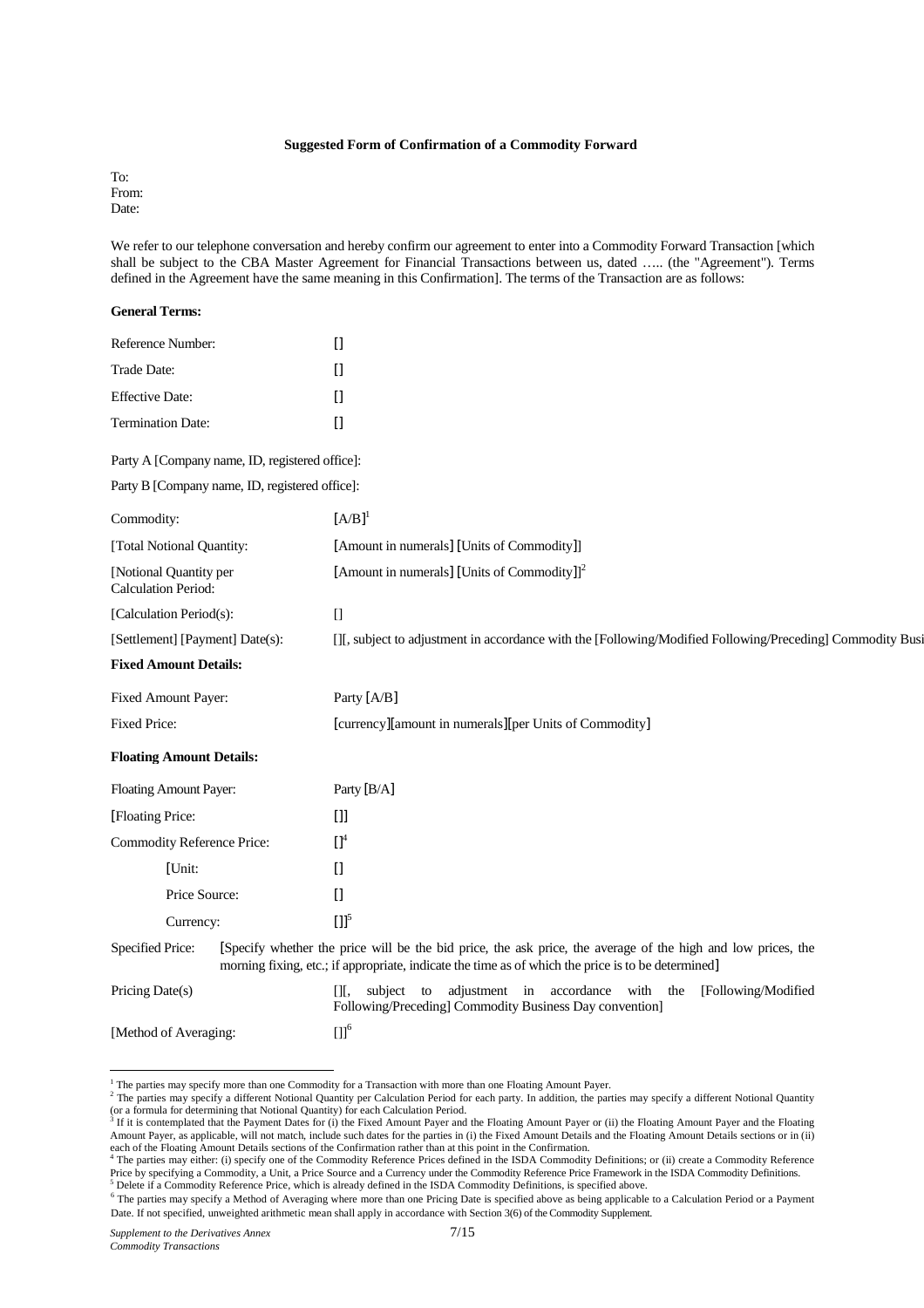### [Currency Conversion Provision: []<sup>7</sup>

#### **[Market Disruption:]**

| [Market Disruption Event(s):                | [Not Applicable] $[ ]]$ <sup>8</sup> |
|---------------------------------------------|--------------------------------------|
| [Additional Market]<br>Disruption Event(s): | Ш                                    |
| [Disruption Fallback(s):                    | Пľ                                   |
| [Fallback Reference Price:                  | $[1]^{10}$                           |
| [Maximum Days of<br>Disruption:             | $[1]$ <sup>11</sup>                  |

Account of Party A:

Account of Party B:

[**Additional provisions:**]

[Agency:] [The Transaction is an Agency Transaction. [Name of Agent] is acting as agent for [name or identifier of Principal]]

Please confirm that the foregoing correctly sets forth the terms of our agreement by countersigning this Confirmation and returning it to [ ] or by sending us a confirmation substantially similar to this Confirmation, which confirmation sets forth the material terms of the Transaction to which this Confirmation relates and indicates agreement to those terms.

Yours sincerely,

[Signature] [Signature of counterparty]

<sup>&</sup>lt;sup>7</sup> Include a Currency Conversion Provision for a Transaction with a Commodity Reference Price that is published in a currency other than in the agreed currency of payment.

<sup>&</sup>lt;sup>8</sup> Parties wishing to agree to Market Disruption Events may do so or may rely on the standard fallback approach of Section 5 of the Commodity Supplement. Parties may also indicate the inapplicability of Market Disruption Events.<br><sup>9</sup> Parties wishing to agree to Disruption Fallbacks may do so or may rely on the standard fallback approach of Section 5 of the Commodity Supplement.

The parties should specify an alternate Commodity Reference Price if they are relying on the Disruption Fallbacks set forth in Section 5(7)(i) of the Commodity  $\frac{10}{10}$ . The parties should specify an alternate Commodit Supplement or if they have otherwise specified "Fallback Reference Price" as applicable.<br><sup>11</sup> Parties selecting Disruption Fallbacks should specify the Maximum Days of Disruption, unless they wish 5 Commodity Business Days

Section 5(6) of the Commodity Supplement. Parties relying on Section 5(7)(i) of the Commodity Supplement will be subject to 2 Commodity Business Days, as set forth in that Section, unless they choose to affirmatively overcome that provision.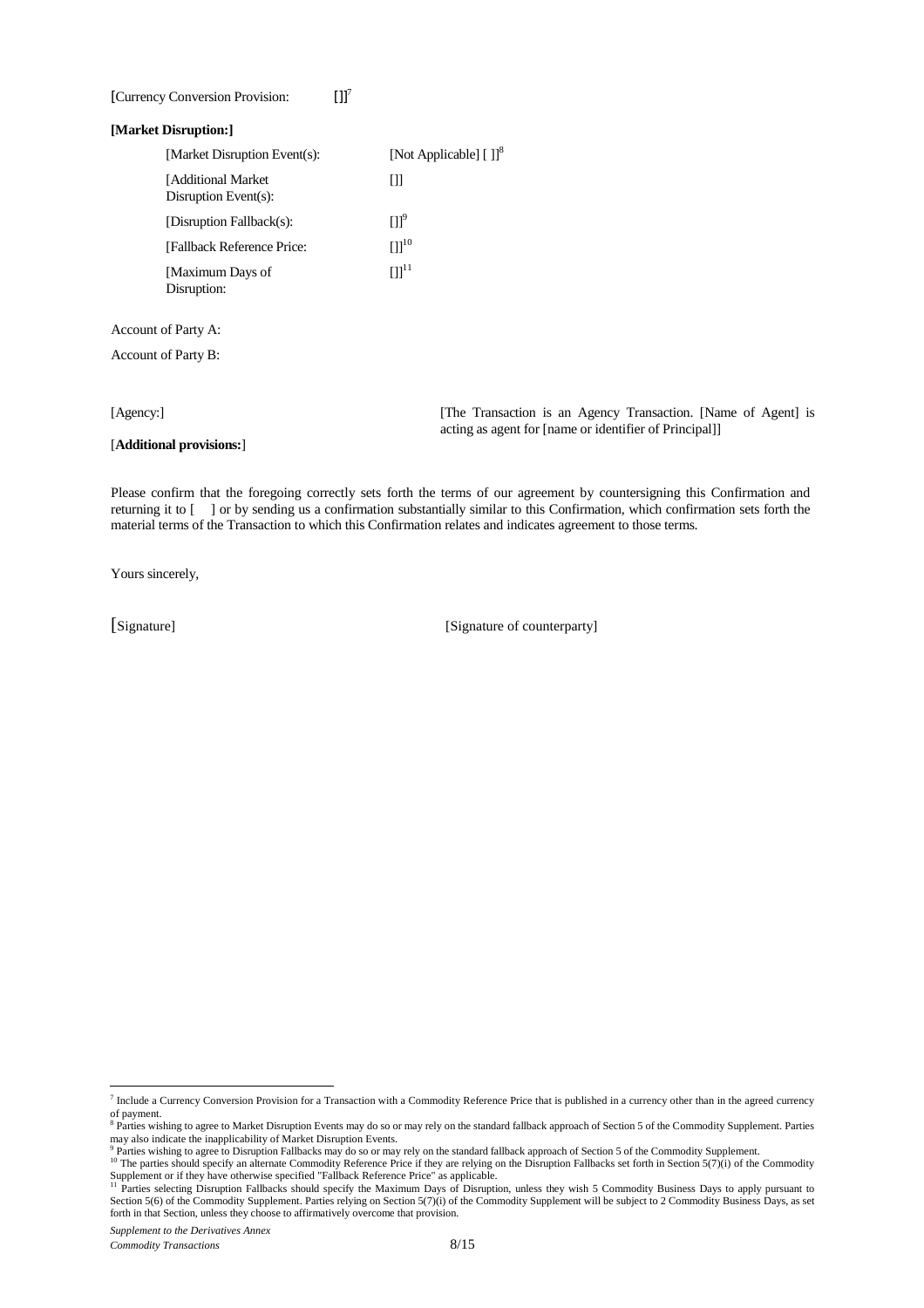#### **Suggested Form of Confirmation of a Commodity Swap**

To: From: Date:

We refer to our telephone conversation and hereby confirm our agreement to enter into a Commodity Swap Transaction [which shall be subject to the CBA Master Agreement for Financial Transactions between us, dated …. (the "Agreement"). Terms defined in the Agreement have the same meaning in this Confirmation]. The terms of the Transaction are as follows:

| <b>General Terms:</b>                                |                                                                                                                                                                                                                                                                                                                                                                      |
|------------------------------------------------------|----------------------------------------------------------------------------------------------------------------------------------------------------------------------------------------------------------------------------------------------------------------------------------------------------------------------------------------------------------------------|
| Reference Number:                                    | $\Box$                                                                                                                                                                                                                                                                                                                                                               |
| Trade Date:                                          | $[] \centering \includegraphics[width=0.47\textwidth]{images/TrDiM-Architecture.png} \caption{The 3D (top) and 4D (bottom) are shown in the left and right.} \label{TrDiM-Architecture}$                                                                                                                                                                             |
| <b>Effective Date:</b>                               | Ū                                                                                                                                                                                                                                                                                                                                                                    |
| <b>Termination Date:</b>                             | $[] \centering \includegraphics[width=0.47\textwidth]{images/TrDiM-Architecture.png} \caption{The 3D (top) and 4D (bottom) are shown in the left and right.} \label{TrDiM-Architecture}$                                                                                                                                                                             |
| Party A [Company name, ID, registered office]:       |                                                                                                                                                                                                                                                                                                                                                                      |
| Party B [Company name, ID, registered office]:       |                                                                                                                                                                                                                                                                                                                                                                      |
| Commodity / Commodities:                             | $[A/B]^{12}$                                                                                                                                                                                                                                                                                                                                                         |
| [Total Notional Quantity:                            | [Amount in numerals] [Units of Commodity]]                                                                                                                                                                                                                                                                                                                           |
| [Notional Quantity per<br><b>Calculation Period:</b> | [Amount in numerals] [Units of Commodity]] $13$                                                                                                                                                                                                                                                                                                                      |
| [Calculation Period(s):                              | $\Box$                                                                                                                                                                                                                                                                                                                                                               |
| [Settlement] [Payment] Date(s):                      | subject<br>adjustment<br>in<br>accordance<br>with<br>[Following/Modified<br>$[$ [ $],$<br>to<br>the<br>Following/Preceding] Commodity Business Day convention] <sup>14</sup>                                                                                                                                                                                         |
| [Common Pricing:                                     | [Applicable]] $15$                                                                                                                                                                                                                                                                                                                                                   |
| <b>Fixed Amount Details:</b>                         |                                                                                                                                                                                                                                                                                                                                                                      |
| Fixed Amount Payer:                                  | Party [A/B]                                                                                                                                                                                                                                                                                                                                                          |
| Fixed [Amount/Price]:                                | [currency][amount in numerals][per Units of Commodity]                                                                                                                                                                                                                                                                                                               |
| Floating Amount Details [I]: <sup>16</sup>           |                                                                                                                                                                                                                                                                                                                                                                      |
| Floating Amount Payer:                               | Party [B/A]                                                                                                                                                                                                                                                                                                                                                          |
| [Applicable spread:                                  | $[+/]-$ ] $[$ %] [[currency] [amount in numerals]]] <sup>17</sup>                                                                                                                                                                                                                                                                                                    |
| [Floating Price:                                     | $[]$                                                                                                                                                                                                                                                                                                                                                                 |
| Commodity Reference Price:                           | $\prod$ <sup>18</sup>                                                                                                                                                                                                                                                                                                                                                |
| [Unit:                                               | $[] \centering \includegraphics[width=0.47\textwidth]{images/TransY_1.png} \caption{The first two different values of $100$ K, $100$ K, $100$ K, $100$ K, $100$ K, $100$ K, $100$ K, $100$ K, $100$ K, $100$ K, $100$ K, $100$ K, $100$ K, $100$ K, $100$ K, $100$ K, $100$ K, $100$ K, $100$ K, $100$ K, $100$ K, $100$ K, $100$ K, $100$ K, $100$ K, $100$ K, $10$ |
| Price Source:                                        | $\prod$                                                                                                                                                                                                                                                                                                                                                              |
| Currency:                                            | $[1]^{19}$                                                                                                                                                                                                                                                                                                                                                           |
| Specified Price:                                     | [Specify whether the price will be the bid price, the ask price, the average of the high and<br>low prices, the morning fixing, etc.; if appropriate, indicate the time as of which the price<br>is to be determined]                                                                                                                                                |

 $12$  The parties may specify more than one Commodity for a Transaction with more than one Floating Amount Payer.

*Supplement to the Derivatives Annex* 

<sup>&</sup>lt;sup>13</sup> The parties may specify a different Notional Quantity per Calculation Period for each party. In addition, the parties may specify a different Notional Quantity (or a formula for determining that Notional Quantity) for each Calculation Period.<br><sup>14</sup> If it is contemplated that the Payment Dates for (i) the Fixed Amount Payer and the Floating Amount Payer or (ii) the Floating Amount

Amount Payer, as applicable, will not match, include such dates for the parties in (i) the Fixed Amount Details and the Floating Amount Details sections or in (ii)

each of the Floating Amount Details sections of the Confirmation rather than at this point in the Confirmation.<br><sup>15</sup> Common Pricing may be relevant for a Transaction that references more than one Commodity Reference Price. Applicable, it will be deemed not to apply.

<sup>&</sup>lt;sup>6</sup> Indicate "I" if more than one Floating Amount Payer and include below the Floating Amount Details for the second Floating Amount Payer.

<sup>&</sup>lt;sup>17</sup> Parties may choose to specify the applicable spread, which may be expressed as a percentage, in currency units or as otherwise agreed by the parties.

<sup>&</sup>lt;sup>18</sup> The parties may either: (i) specify one of the Commodity Reference Prices; or (ii) create a Commodity Reference Price by specifying a Commodity, a Unit, a Price Source and a Currency under the Commodity Reference Price Framework in the ISDA Commodity Definitions.

<sup>&</sup>lt;sup>19</sup> Delete if a Commodity Reference Price, which is already defined in the ISDA Commodity Definitions, is specified above.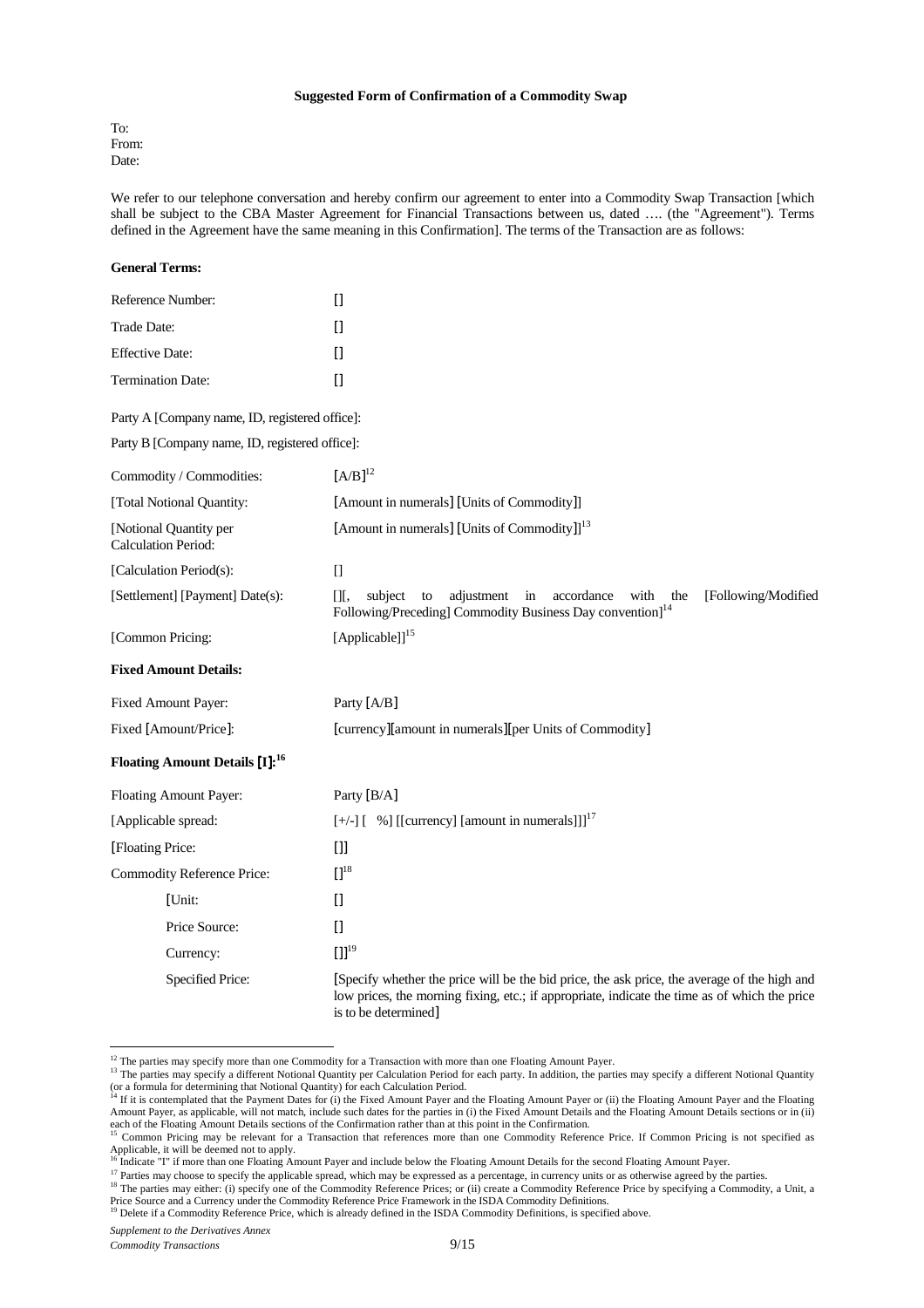| Pricing Date(s)                            | [Following/Modified<br>adjustment in accordance with the<br>ΠГ,<br>subject<br>to<br>Following/Preceding] Commodity Business Day convention] |
|--------------------------------------------|---------------------------------------------------------------------------------------------------------------------------------------------|
| [Method of Averaging:                      | $[1]^{20}$                                                                                                                                  |
| [Currency Conversion Provision:            | $[1]^{21}$                                                                                                                                  |
| [Floating Amount Details II:               | $[1]^{22}$                                                                                                                                  |
| [Market Disruption:]                       |                                                                                                                                             |
| [Market Disruption Event(s):               | [Not Applicable] $[ ]]^{23}$                                                                                                                |
| [Additional Market<br>Disruption Event(s): | $[]$                                                                                                                                        |
| [Disruption Fallback(s):                   | $[1]^{24}$                                                                                                                                  |
| [Fallback Reference Price:                 | $[1]^{25}$                                                                                                                                  |
| [Maximum Days of<br>Disruption:            | $[1]^{26}$                                                                                                                                  |
| Account of Party A:                        |                                                                                                                                             |
| Account of Party B:                        |                                                                                                                                             |
| [Agency:]                                  | [The Transaction is an Agency Transaction. [Name of Agent] is                                                                               |
| [Additional provisions:]                   | acting as agent for [name or identifier of Principal]]                                                                                      |

Please confirm that the foregoing correctly sets forth the terms of our agreement by countersigning this Confirmation and returning it to [ ] or by sending us a confirmation substantially similar to this Confirmation, which confirmation sets forth the material terms of the Transaction to which this Confirmation relates and indicates agreement to those terms.

Yours sincerely,

[Signature] [Signature of counterparty]

 $20$  The parties may specify a Method of Averaging where more than one Pricing Date is specified above as being applicable to a Calculation Period or a Payment Date. If not specified, unweighted arithmetic mean shall apply in accordance with Section 3(6) of the Commodity Supplement.<br><sup>21</sup> Include a Currency Conversion Provision for a Transaction with a Commodity Reference Price th

of payment.<br><sup>22</sup> The parties may state full Floating Amount details here for the second Floating Amount Payer, if applicable.

<sup>&</sup>lt;sup>23</sup> Parties wishing to agree to Market Disruption Events may do so or may rely on the standard fallback approach of Section 5 of the Commodity Supplement. Parties may also indicate the inapplicability of Market Disruption Events.<br><sup>24</sup> Parties wishing to agree to Disruption Fallbacks may do so or may rely on the standard fallback approach of Section 5 of the Commodity Supplem

<sup>&</sup>lt;sup>25</sup> The parties should specify an alternate Commodity Reference Price if they are relying on the Disruption Fallbacks set forth in Section 5(7)(i) of the Commodity  $\frac{25}{\pi}$ Supplement or if they have otherwise specified "Fallback Reference Price" as applicable.<br><sup>26</sup> Parties selecting Disruption Fallbacks should specify the Maximum Days of Disruption, unless they wish 5 Commodity Business Days

Section 5(6) of the Commodity Supplement. Parties relying on Section 5(7)(i) of the Commodity Supplement will be subject to 2 Commodity Business Days, as set forth in that Section, unless they choose to affirmatively overcome that provision.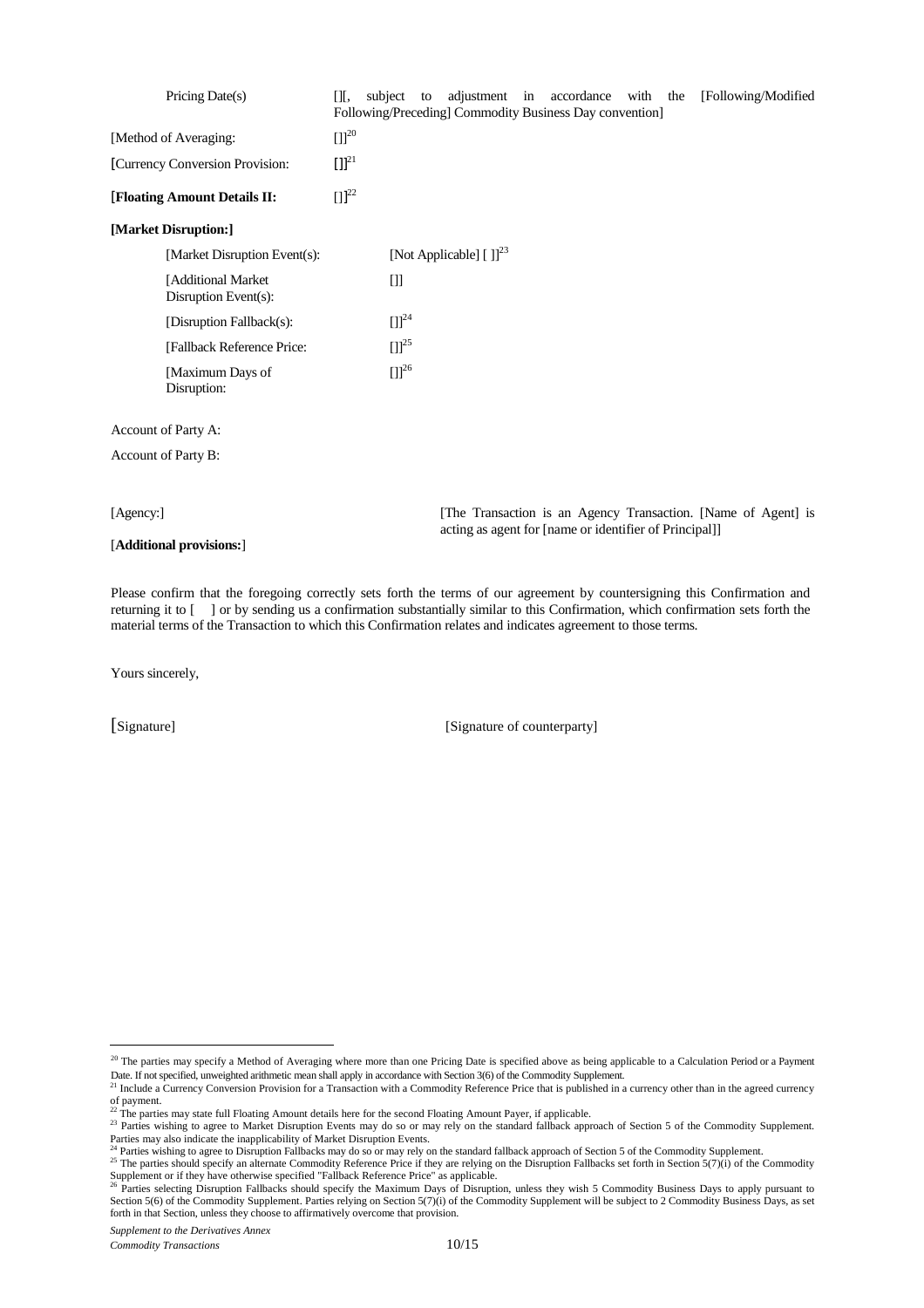#### **Suggested Form of Confirmation of a Commodity Option**

To: From: Date:

We refer to our telephone conversation and hereby confirm our agreement to enter into a Commodity Option Transaction [which shall be subject to the CBA Master Agreement for Financial Transactions between us, dated ….. (the "Agreement"). Terms defined in the Agreement have the same meaning in this Confirmation]. The terms of the Transaction are as follows:

#### **General Terms:**

| Reference Number:                                    |                                                | $[$                                                                                                                                                                                                                |
|------------------------------------------------------|------------------------------------------------|--------------------------------------------------------------------------------------------------------------------------------------------------------------------------------------------------------------------|
| Trade Date:                                          |                                                | $\prod$                                                                                                                                                                                                            |
| Commencement Date:                                   |                                                | $\Box$                                                                                                                                                                                                             |
|                                                      | Party A [Company name, ID, registered office]: |                                                                                                                                                                                                                    |
|                                                      | Party B [Company name, ID, registered office]: |                                                                                                                                                                                                                    |
| Seller:                                              | Party [A/B]                                    |                                                                                                                                                                                                                    |
| Buyer:                                               | Party [B/A]                                    |                                                                                                                                                                                                                    |
| Commodity:                                           |                                                | $\Box$                                                                                                                                                                                                             |
| [Notional Quantity:                                  |                                                | [Amount in numerals] [Units of Commodity]] <sup>27</sup>                                                                                                                                                           |
| [Total Notional Quantity:                            |                                                | [Amount in numerals] [Units of Commodity]]                                                                                                                                                                         |
| [Notional Quantity per<br><b>Calculation Period:</b> |                                                | [Amount in numerals] [Units of Commodity]] <sup>28</sup>                                                                                                                                                           |
| Option Style:                                        |                                                | [American][European][Bermuda][Asian] <sup>29</sup>                                                                                                                                                                 |
| Option Type:                                         |                                                | [Put][Call]                                                                                                                                                                                                        |
| [Floating Price:                                     |                                                | $[]$                                                                                                                                                                                                               |
|                                                      | <b>Commodity Reference Price:</b>              | $\prod^{30}$                                                                                                                                                                                                       |
| [Unit:                                               |                                                | $\prod$                                                                                                                                                                                                            |
|                                                      | Price Source:                                  | $\prod$                                                                                                                                                                                                            |
|                                                      | Currency:                                      | $[1]^{31}$                                                                                                                                                                                                         |
| [Common Pricing:                                     |                                                | [Applicable]] $^{32}$                                                                                                                                                                                              |
| <b>Specified Price:</b>                              |                                                | [Specify whether the price will be the bid price, the ask price, the average of the high and low prices, the<br>morning fixing, etc.; if appropriate, indicate the time as of which the price is to be determined] |
| Pricing Date(s):                                     |                                                | the [Following/Modified<br>[I], subject to adjustment in accordance with<br>Following/Preceding] Commodity Business Day convention]                                                                                |
| [Method of Averaging:                                |                                                | $[1]^{33}$                                                                                                                                                                                                         |
|                                                      | [Currency Conversion Provision:                | $[1]^{34}$                                                                                                                                                                                                         |
| Strike Price per Unit:                               |                                                | $\prod$                                                                                                                                                                                                            |
| Premium:                                             |                                                | $\prod$                                                                                                                                                                                                            |

<sup>27</sup> The parties may agree a different Notional Quantity for each party.

Price Source and a Currency under the Commodity Reference Price Framework in the ISDA Commodity Definitions. <sup>31</sup> Delete if a Commodity Reference Price, which is already defined in the ISDA Commodity Definitions, is specified above.

<sup>&</sup>lt;sup>28</sup> The parties may agree a university a different Notional Quantity for each party. In relation to an Asian Option, the parties may specify a different Notional Quantity (or a <sup>28</sup> The parties may specify a different Not formula for determining that Notional Quantity) for each Calculation Period.<br><sup>29</sup> If an Asian style Option, the parties should specify the Calculation Period or, in relation to more Settlement Dates, more Calculation Perio

<sup>&</sup>lt;sup>30</sup> The parties may either: (i) specify one of the Commodity Reference Prices; or (ii) create a Commodity Reference Price by specifying a Commodity, a Unit, a

<sup>&</sup>lt;sup>32</sup> Common Pricing may be relevant for a Transaction that references more than one Commodity Reference Price. If Common Pricing is not specified as

Applicable, it will be deemed not to apply.<br><sup>33</sup> The parties may specify a Method of Averaging where more than one Pricing Date is specified above as being applicable to a Calculation Period or a Payment Date. If not specified, unweighted arithmetic mean shall apply in accordance with Section 3(6) of the Commodity Supplement. In the case of an Asian style Option, unweighted arithmetic mean will apply if no other method is specified.<br><sup>34</sup> Include a Currency Conversion Provision for a Transaction with a Commodity Reference Price that is published in a currency other than in the agree

of payment.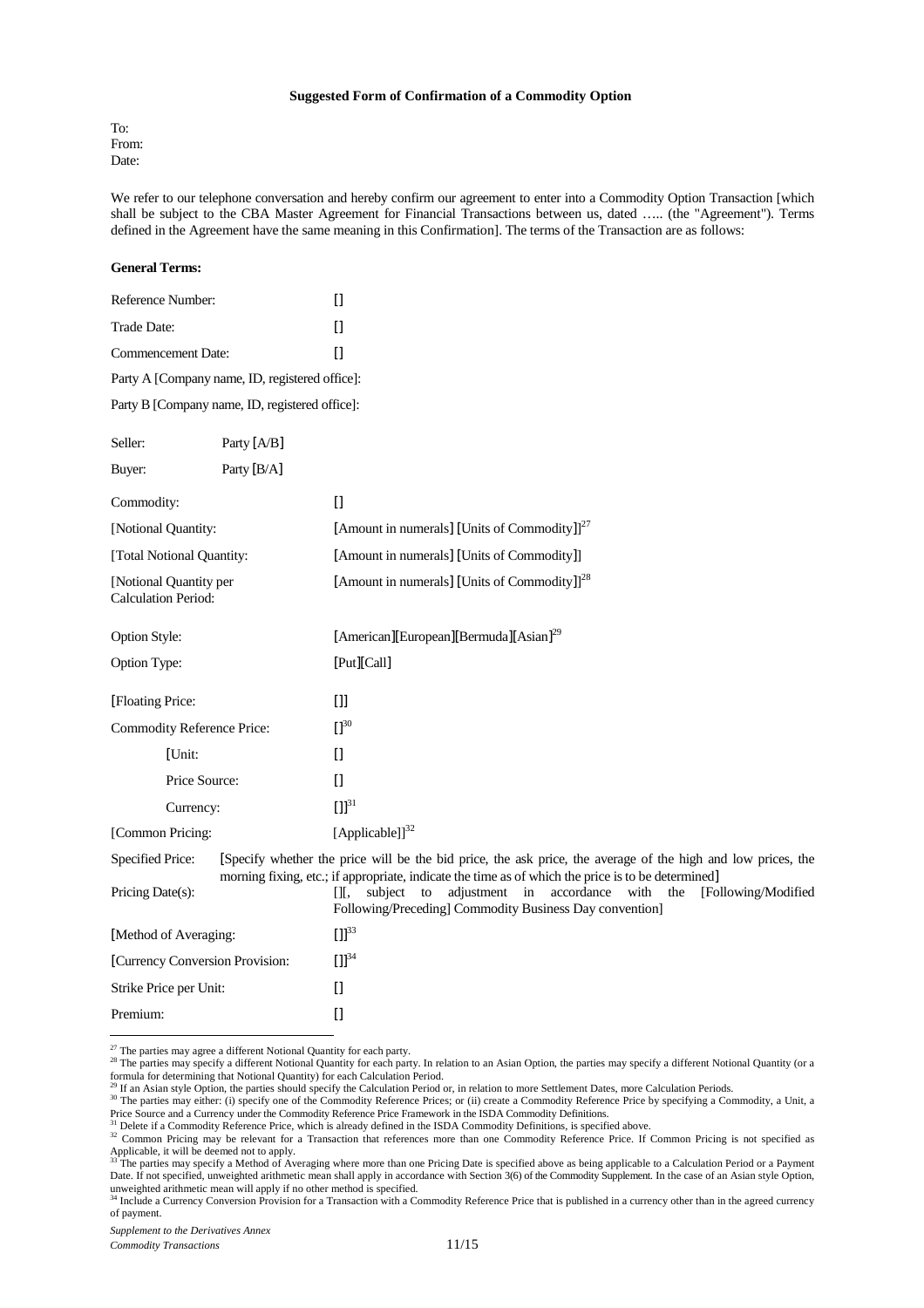Premium Payment Date(s): [[, subject to adjustment in accordance with the [Following/Modified] Following/Preceding] Commodity Business Day convention<sup>135</sup>

## **Procedure for Exercise:**

| <b>Exercise Period:</b>  |                                            |                              | [From and including _______ to and including ______] <sup>36</sup> between _____ a.m. and _____ p.m. (local time in              |  | $\lambda$ . |
|--------------------------|--------------------------------------------|------------------------------|----------------------------------------------------------------------------------------------------------------------------------|--|-------------|
|                          | [Scheduled Exercise Date(s):               | $\left[\right] \right]^{37}$ |                                                                                                                                  |  |             |
| <b>Expiration Date:</b>  |                                            | $\prod^{38}$                 |                                                                                                                                  |  |             |
| <b>Expiration Time:</b>  |                                            | $[$                          |                                                                                                                                  |  |             |
| [Automatic Exercise:     |                                            | [Applicable]] $^{39}$        |                                                                                                                                  |  |             |
| [Knock-in Event:         |                                            | $[]$                         |                                                                                                                                  |  |             |
| [Knock-out Event:        |                                            | $[]$                         |                                                                                                                                  |  |             |
| [Partial Exercise:       |                                            | [Applicable]] $^{40}$        |                                                                                                                                  |  |             |
|                          | [Minimum Exercise Quantity:                |                              | $[$                                                                                                                              |  |             |
|                          | Integral Multiple:                         |                              | $\left[ \prod^{41} \right.$                                                                                                      |  |             |
| [Multiple Exercise:      |                                            | [Applicable]] <sup>42</sup>  |                                                                                                                                  |  |             |
|                          | [Minimum Exercise Quantity:                |                              | $\Box$                                                                                                                           |  |             |
|                          | Maximum Exercise Quantity                  |                              | $[$                                                                                                                              |  |             |
|                          | Integral Multiple:                         |                              | $[1]^{43}$                                                                                                                       |  |             |
| [Market Disruption:]     |                                            |                              |                                                                                                                                  |  |             |
|                          | [Market Disruption Event(s):               |                              | [Not Applicable] []] <sup>44</sup>                                                                                               |  |             |
|                          | [Additional Market<br>Disruption Event(s): |                              | $[]$                                                                                                                             |  |             |
|                          | [Disruption Fallback(s):                   |                              | $[1]^{45}$                                                                                                                       |  |             |
|                          | [Fallback Reference Price:                 |                              | $[1]^{46}$                                                                                                                       |  |             |
|                          | [Maximum Days of<br>Disruption:            |                              | $[1]^{47}$                                                                                                                       |  |             |
| [Calculation Agent:      |                                            | $[]$                         |                                                                                                                                  |  |             |
| [Cash Settlement Method: |                                            | $[]$                         |                                                                                                                                  |  |             |
| Settlement Date(s):      |                                            |                              | [J], subject to adjustment in accordance with the [Following/Modified Following/Preceding]<br>Commodity Business Day convention] |  |             |

Account of Party A:

Account of Party B:

<sup>&</sup>lt;sup>35</sup> If parties do not specify Commodity Business Day convention for Premium Payment Dates, it is subject to the "Following" Commodity Business Day convention in accordance with Section 3(1) of the Commodity Supplement and Section 3(6) of the General Provisions.

<sup>&</sup>lt;sup>36</sup> Include if American style Option.

<sup>&</sup>lt;sup>37</sup> Include if Bermuda style Option.

<sup>&</sup>lt;sup>38</sup> Insert if the Commodity Option is exercisable only on the Expiration Date.

<sup>&</sup>lt;sup>39</sup> If Automatic Exercise is not specified as Applicable, it will be deemed not to apply.

<sup>&</sup>lt;sup>40</sup> If Partial Exercise is not specified as Applicable, it will be deemed not to apply.

<sup>&</sup>lt;sup>41</sup> Applicable only if the Partial Exercise applies.

 $42$  Applicable only in respect to American style Option or Bermuda style Option. If Multiple Exercise is not specified as Applicable, it will be deemed not to apply. <sup>43</sup> Applicable only if the Multiple Exercise applies.

<sup>&</sup>lt;sup>44</sup> Parties wishing to agree to Market Disruption Events may do so or may rely on the standard provisions of Section 5(3)(i) of the Commodity Supplement. Parties

may also indicate the inapplicability of Market Disruption Events.<br><sup>45</sup> Parties wishing to agree to Disruption Fallbacks may do so or may rely on the standard fallback approach of Section 5(7)(i) of the Commodity Supplemen  $46$  The parties should specify an alternate Commodity Reference Price if they are relying on the Disruption Fallbacks set forth in Section 5(7)(i) of the Commodity

Supplement or if they have otherwise specified "Fallback Reference Price" as applicable.<br><sup>47</sup> Parties selecting Disruption Fallbacks should specify the Maximum Days of Disruption, unless they wish 5 Commodity Business Days Section 5(6) of the Commodity Supplement. Parties relying on Section 5(7)(i) of the Commodity Supplement will be subject to 2 Commodity Business Days, as set forth in that Section, unless they choose to affirmatively overcome that provision.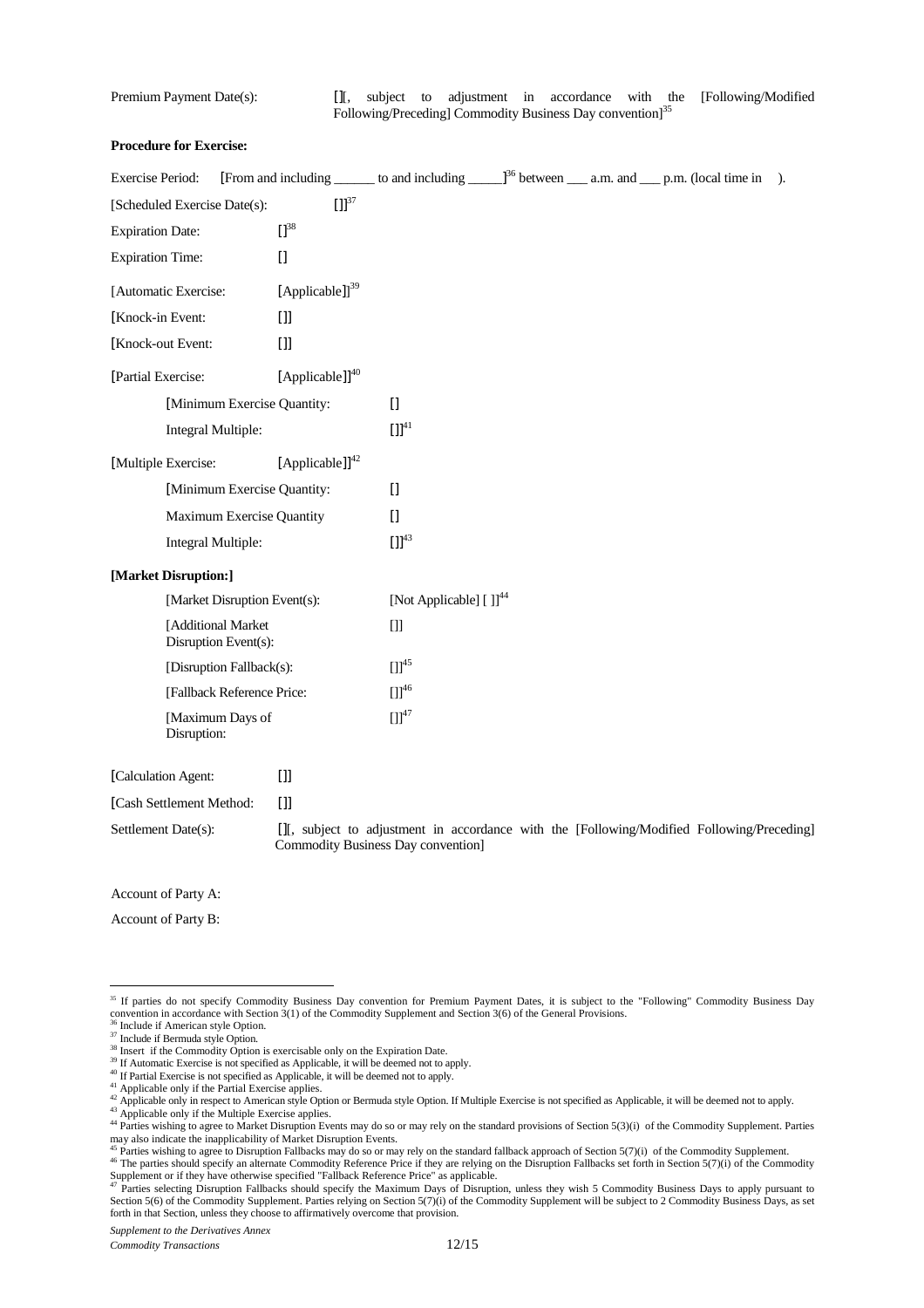### [**Additional provisions:**]

[Agency:] [The Transaction is an Agency Transaction. [Name of Agent] is acting as agent for [name or identifier of Principal]]

Please confirm that the foregoing correctly sets forth the terms of our agreement by countersigning this Confirmation and returning it to [ ] or by sending us a confirmation substantially similar to this Confirmation, which confirmation sets forth the material terms of the Transaction to which this Confirmation relates and indicates agreement to those terms.

Yours sincerely,

[Signature] [Signature of counterparty]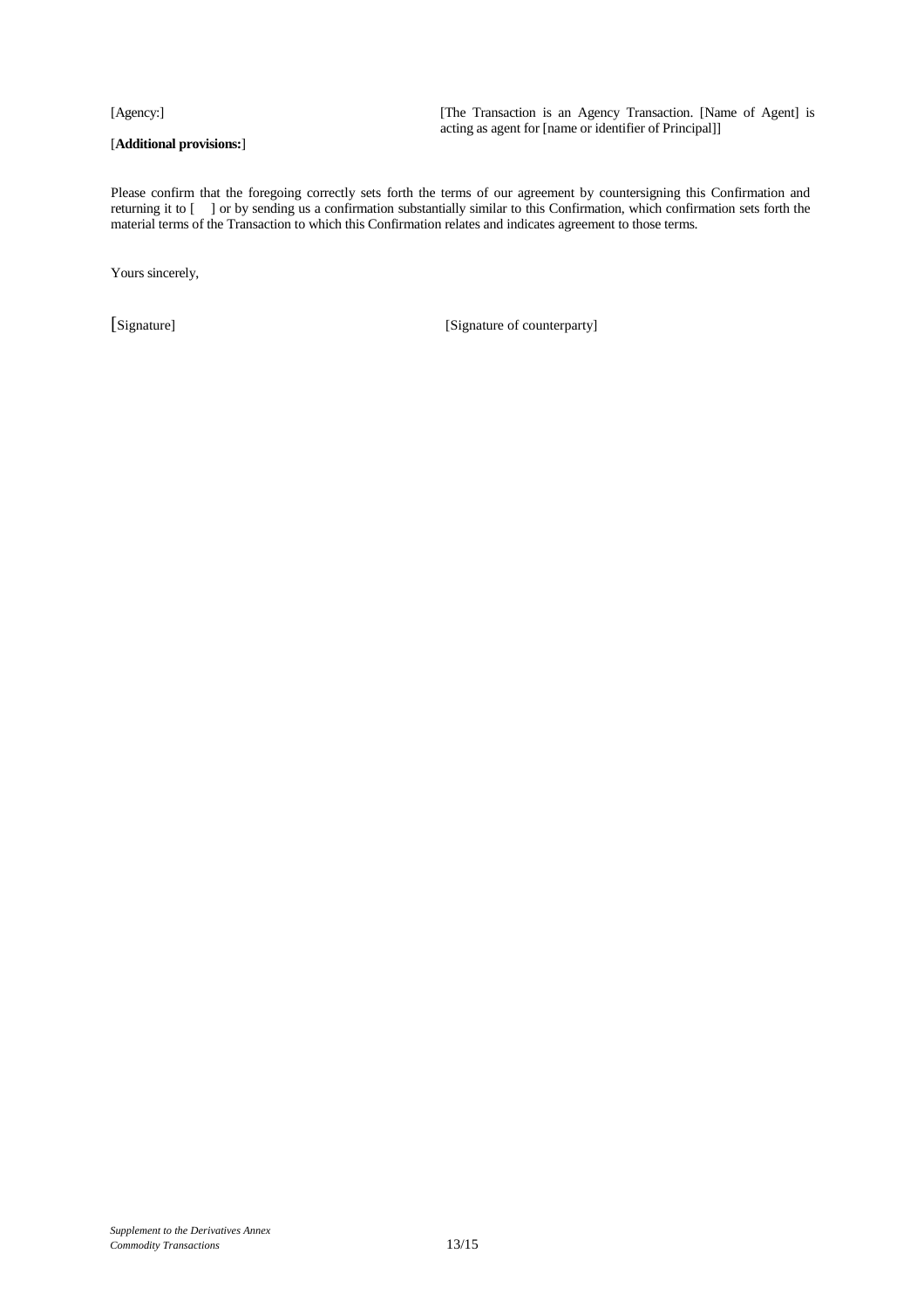#### **Suggested Form of Confirmation of a Commodity Cap, Floor or Collar**

To: From: Date:

We refer to our telephone conversation and hereby confirm our agreement to enter into a Commodity [Cap / Floor / Collar] Transaction [which shall be subject to the CBA Master Agreement for Financial Transactions between us, dated ….. (the "Agreement"). Terms defined in the Agreement have the same meaning in this Confirmation]. The terms of the Transaction are as follows:

| <b>General Terms:</b>                                |                                                                                                                                                                |
|------------------------------------------------------|----------------------------------------------------------------------------------------------------------------------------------------------------------------|
| Reference Number:                                    | $\Box$                                                                                                                                                         |
| Trade Date:                                          | $\Box$                                                                                                                                                         |
| <b>Effective Date:</b>                               | $\begin{bmatrix} 1 \end{bmatrix}$                                                                                                                              |
| <b>Termination Date:</b>                             | $[$                                                                                                                                                            |
| Party A [Company name, ID, registered office]:       |                                                                                                                                                                |
| Party B [Company name, ID, registered office]:       |                                                                                                                                                                |
| Seller:                                              | Party [A/B]                                                                                                                                                    |
| Buyer:                                               | Party [B/A]                                                                                                                                                    |
| Commodity:<br>$\Box$                                 |                                                                                                                                                                |
| [Total Notional Quantity:                            | [Amount in numerals] [Units of Commodity]]                                                                                                                     |
| [Notional Quantity per<br><b>Calculation Period:</b> | [Amount in numerals] [Units of Commodity]] <sup>48</sup>                                                                                                       |
| [Calculation Period(s):                              | $[]$                                                                                                                                                           |
| [Settlement] [Payment] Date(s):                      | adjustment in<br>accordance<br>with the<br>[Following/Modified<br>[]<br>subject<br>to<br>Following/Preceding] Commodity Business Day convention] <sup>49</sup> |
| [Common Pricing:                                     | [Applicable]] <sup>50</sup>                                                                                                                                    |
| Premium Details:51                                   |                                                                                                                                                                |
| Premium:                                             | [[Premium per Unit:]]                                                                                                                                          |
| Premium Payment Date(s):                             | $\begin{bmatrix} 1 \end{bmatrix}$                                                                                                                              |
| <b>Floating Amount Details:</b>                      |                                                                                                                                                                |
| [Cap/Floor] Price:                                   | $\Box$                                                                                                                                                         |
| [Floating Price:                                     | $[]$                                                                                                                                                           |
| <b>Commodity Reference Price:</b>                    | $\Pi^{52}$                                                                                                                                                     |
| $[$<br>[Unit:                                        |                                                                                                                                                                |
| Price Source:<br>$\Box$                              |                                                                                                                                                                |
| $[1]^{53}$<br>Currency:                              |                                                                                                                                                                |

<sup>&</sup>lt;sup>48</sup> The parties may specify a different Notional Quantity per Calculation Period for each party. In addition, the parties may specify a different Notional Quantity (or a formula for determining that Notional Quantity) for each Calculation Period.<br><sup>49</sup> If it is contemplated that the Payment Dates for (i) the Fixed Amount Payer and the Floating Amount Payer or (ii) the Floating Amount

Amount Payer, as applicable, will not match, include such dates for the parties in (i) the Fixed Amount Details and the Floating Amount Details sections or in (ii)

each of the Floating Amount Details sections of the Confirmation rather than at this point in the Confirmation.<br><sup>50</sup> Common Pricing may be relevant for a Transaction that references more than one Commodity Reference Price.

Applicable, it will be deemed not to apply.<br><sup>51</sup> For a collar transaction there would be in certain instances no Premium Details. Instead, one party would pay a Floating Amount based on a cap price and the other party would pay a Floating Amount based on a floor price. Separate Floating Amount Details would need to be included for each party.<br><sup>52</sup> The parties may either: (i) specify one of the Commodity Reference Prices; or

Price Source and a Currency under the Commodity Reference Price Framework in the ISDA Commodity Definitions.

<sup>53</sup> Delete if a Commodity Reference Price, which is already defined in the ISDA Commodity Definitions, is specified above.